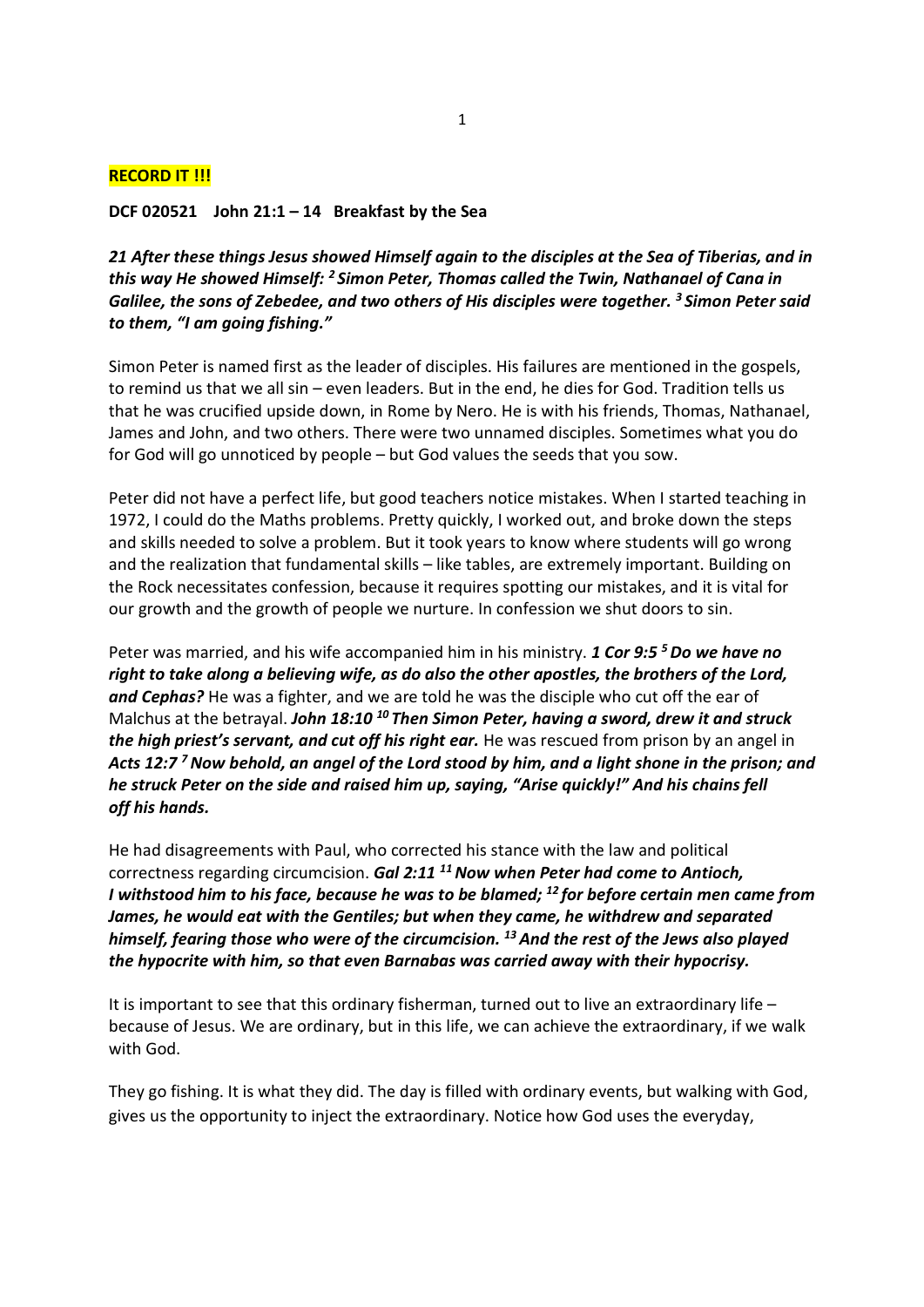ordinary, familiar experiences to teach us the spiritual. In my experience as a teacher, father, husband, son, friend, runner, and hobbies like music and woodwork, God has shown me links. Where you are, and what you do, are things that God uses to teach you about Himself.

John 21:3 They said to him, "We are going with you also." They went out and immediately got into the boat, and that night they caught nothing.  $4$  But when the morning had now come, Jesus stood on the shore; yet the disciples did not know that it was Jesus.<sup>5</sup> Then Jesus said to them, "Children, have you any food?"

### They answered Him, "No."

Often, we catch nothing. Sometimes we need to pray for years and years for people to come to God. But in those dry times we need to be alert for the voice of God. Pray for the light to come on people, so they hear the Spirit of God. In the light of the morning, Jesus comes to them and calls them children, but it is not demeaning. It is the equivalent of our use of "boys" or "lads". On one level they were mates. They may have thought He was just someone wanting to buy some fish.

John 21:6  $6$  And He said to them, "Cast the net on the right side of the boat, and you will find some." So they cast, and now they were not able to draw it in because of the multitude of fish.

 $<sup>7</sup>$  Therefore that disciple whom Jesus loved said to Peter, "It is the Lord!" Now when Simon</sup> Peter heard that it was the Lord, he put on his outer garment (for he had removed it), and plunged into the sea.  $8$  But the other disciples came in the little boat (for they were not far from land, but about two hundred cubits), dragging the net with fish.  $9$  Then, as soon as they had come to land, they saw a fire of coals there, and fish laid on it, and bread. <sup>10</sup> Jesus said to them, "Bring some of the fish which you have just caught."

When what you're doing isn't working, try something different. So, they cast their nets on the other side. As soon as the remarkable happened, John knew it was Jesus. Notice the heart of Peter. He does not hesitate and swims to shore. I suppose someone has to bring the boat and fish back. Over and over again we need to spot the hand of God, like John, but how we respond reveals our heart. When we look at creation, at the stars, at our provision, at our trials – we must see the hand of God. God's hand is on our life and He has chosen us and loves us forever. John 15:16 … I chose you and appointed you that you should go and bear fruit, and that your fruit should remain, that whatever you ask the Father in My name He may give you.

Jesus had the fire and bread ready for breakfast. "All I have needed Thy hand hath provided, Great is Thy faithfulness, Lord unto me." Back in Gen 2, Adam is given authority in the garden, and marriage is defined between a man and a woman. That authority meant that he was to decide, direct, provide and protect those under him. The role of the wife was to stand her man rightly before God. When she helps him do that, she, being covered, also stands rightly before God. When we see Jesus as the husband and the church as the bride, we stand Him rightly as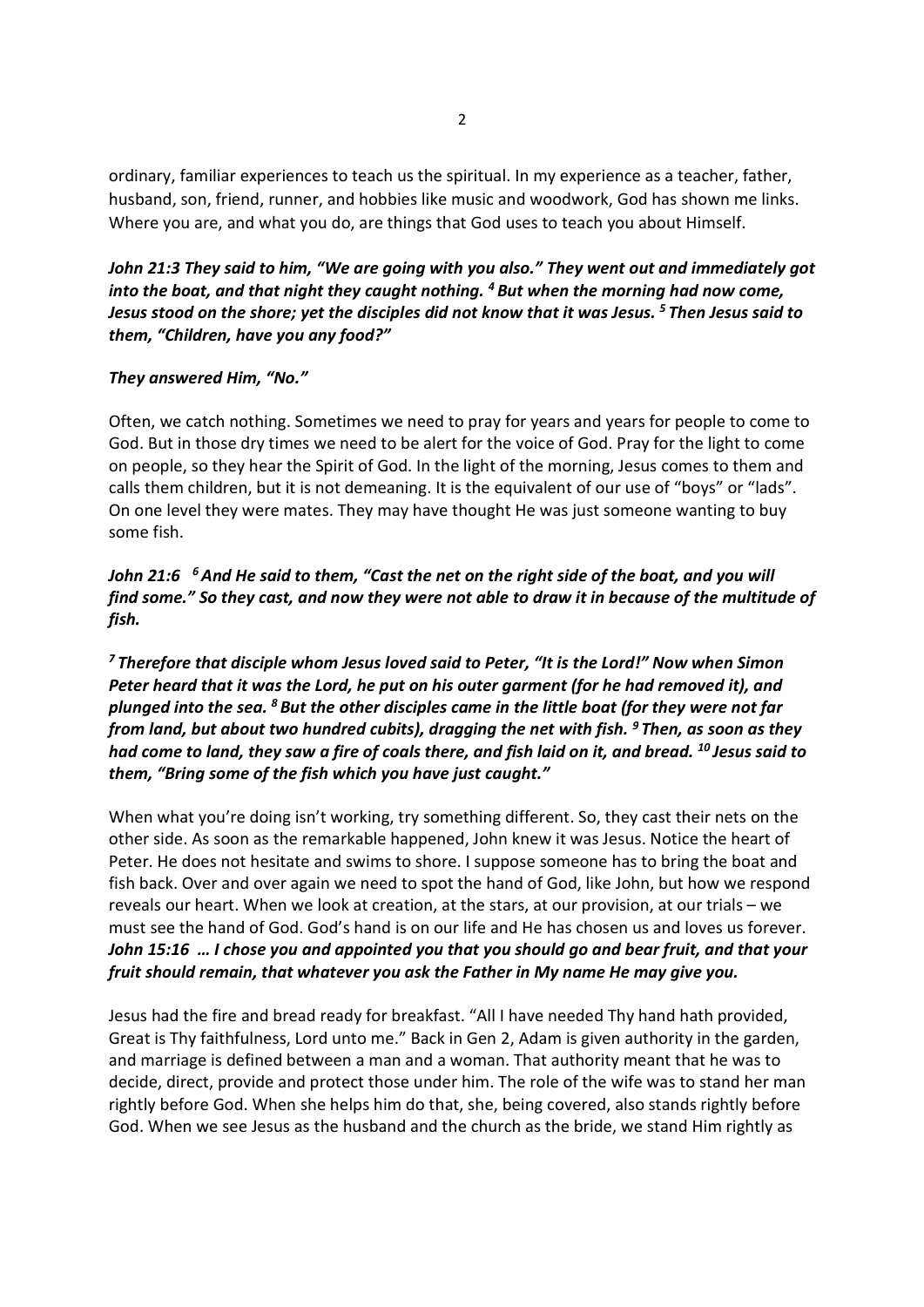the Son of God, King of Kings, and Lord of Lords, and we are covered. Here the disciples understand the covering authority of Jesus – He has already provided the fire and the bread and the fish. Their livelihood is protected. They follow His direction and trust His decisions over their lives.

### John 21: 11 $<sup>11</sup>$  Simon Peter went up and dragged the net to land, full of large fish, one hundred</sup> and fifty-three; and although there were so many, the net was not broken. <sup>12</sup> Jesus said to them, "Come and eat breakfast." Yet none of the disciples dared ask Him, "Who are You?" knowing that it was the Lord.  $^{13}$  Jesus then came and took the bread and gave it to them, and likewise the fish.

<sup>14</sup> This is now the third time Jesus showed Himself to His disciples after He was raised from the dead.

Somethings need to happen at least three times to be anchored into our heart. Jesus wants to make sure they knew that He loved them. So He comes and has breakfast with them.

It happened on an ordinary day, in their usual mundane work. They were fishermen and they would have previously experienced days when they caught nothing. There were 7 of them, out going fishing. Right at the beginning, when they had first met Jesus, they had also had a fruitless night, and He had told them to (Luke 5:4) Launch out into the deep, and let down your nets for a catch. At that time, they protested at first, but then they complied, and they caught so many that the nets were breaking and the boats began to sink. Then Jesus said Luke 5:10 Do not be afraid. From now on you will catch men. This time the net was not broken. We pray for that as we pray for the unsaved. So many times, we have dropped seeds, and the net has broken. People, I want you to hunger for the opportunity to preach the gospel, and for souls to be saved. Do not become discouraged. Our purpose on earth is to bring God glory.

Jesus must have looked different, but His mannerisms were recognizable.

But now we come to the intriguing Mathematics in the Bible. I have been a little numbers boy since I was 4 years old. So, the number 153 hit me. Why didn't John say: 'they caught lots of fish' or 'over 100 fish' or 'about 150 fish'? He specifically says 153 fish were caught. There will be many who will dismiss the possibility of the significance of 153 as superstition. But I hold to the fact that God is not just a brilliant Mathematician – He invented Maths. Right back in Genesis 1, He invented numbers when creation was recorded on the first day, and the second day and the third day … And the numbers were invented BEFORE the sun was created on the  $4^{\text{th}}$  day. Gen 1:16  $^{16}$  Then God made two great lights: the greater light to rule the day, and the lesser light to rule the night. He made the stars also.  $^{17}$  God set them in the firmament of the heavens to give light on the earth,  $^{18}$  and to rule over the day and over the night, and to divide the light from the darkness. And God saw that it was good.  $^{19}$  So the evening and the morning were the fourth day. So, while evolution is obviously a lie, I am unsure of the age of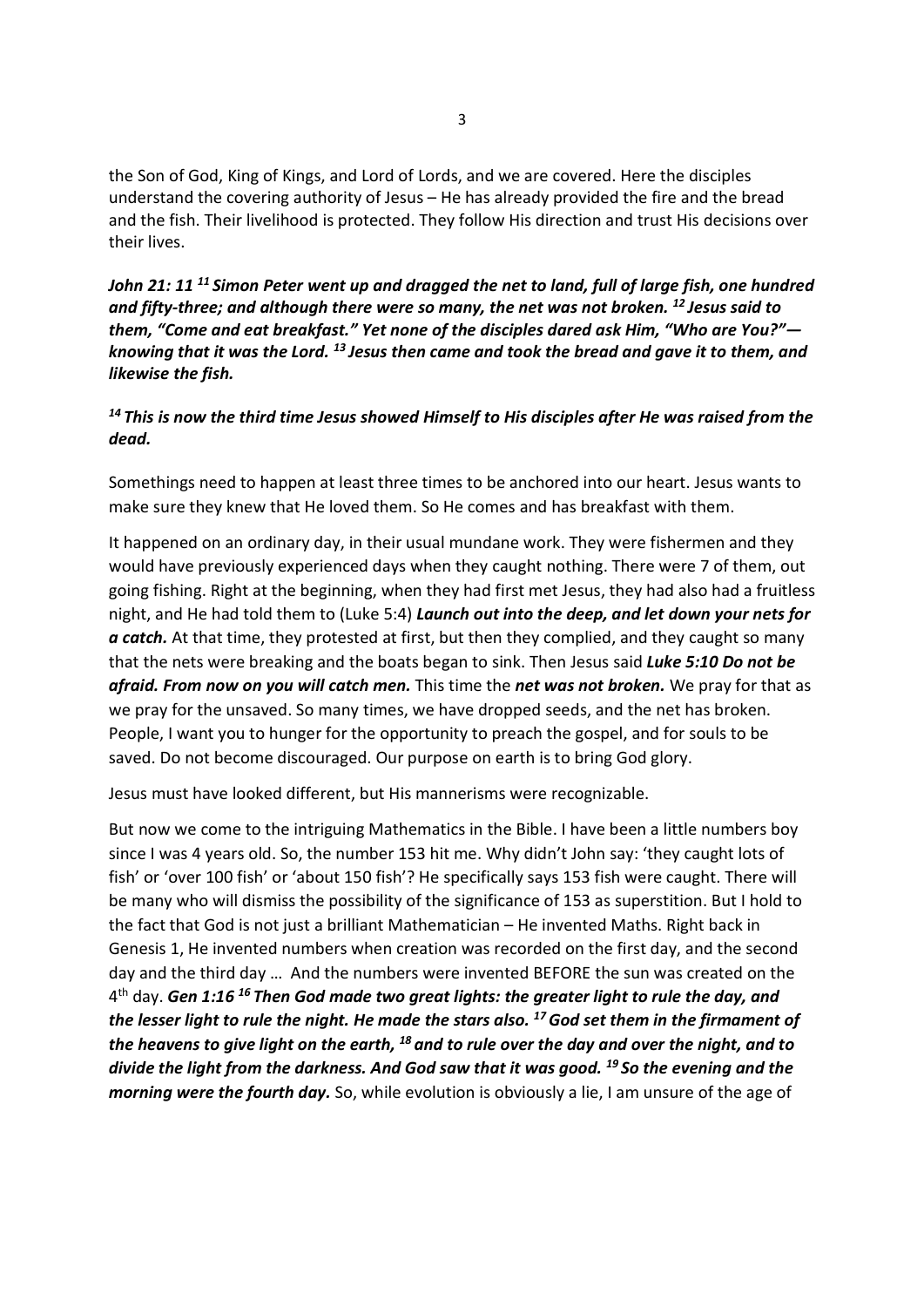the earth. We define a day as sunrise to sunrise, but if there is no sun for the first 3 days – who knows how old the earth is?

Back to 153. Few would doubt that some numbers are very significant in the Bible. The numbers 7, 10, 12, 40, 144, 70, 3  $\frac{1}{2}$  are repeated often. Here are just two of the interesting facts about 153.

Firstly,  $153 = 1 + 2 + 3 + 4 + ... +17$ 

We have seen previously that 17 was the key number for the Patriarchs and the very start of the nation of Israel.

Abraham lived 175 years.  $175 = 5 \times 5 \times 7$  and  $5 + 5 + 7 = 17$ Isaac lived 180 years.  $180 = 6 \times 6 \times 5$  and  $6 + 6 + 5 = 17$ Jacob lived 147 years.  $147 = 7 \times 7 \times 3$  and  $7 + 7 + 3 = 17$ Sarah lived 127 years.  $127 = 5^2 + 6^2 + 7^2 + 17 = 25 + 36 + 49 + 17$ Joseph lived 110 years.  $110 = 5^2 + 6^2 + 7^2 = 25 + 36 + 49$ 

My understanding, supported by many other Scriptures is that the Jewish nation is never rejected or superseded by the church. Jesus says to the Samaritan woman in John 4:22<sup>22</sup> You worship what you do not know; we know what we worship, for salvation is of the Jews.  $^{23}$  But the hour is coming, and now is, when the true worshipers will worship the Father in spirit and truth; for the Father is seeking such to worship Him.  $^{24}$  God is Spirit, and those who worship Him must worship in spirit and truth." I strongly suspect that the two witnesses in Rev 11 are the church and Israel. Like so much in this last book, as things come to pass, we will revise our understanding.

Secondly,  $17 = 10 + 7$ . 10 represents the law – as in the 10 commandments, and 7 represents the 7 spirits of God. Is 11:1 There shall come forth a Rod from the stem of Jesse, And a Branch shall grow out of his roots. <sup>2</sup> The Spirit of the LORD shall rest upon Him, the Spirit of wisdom and understanding, The Spirit of counsel and might, The Spirit of knowledge and of the fear of the LORD. The phrase "the 7 spirits of God" is repeated in Rev 3:1, 4:5, 5:6.

So, while we are moved by the spirit, we must also show our obedience in the flesh. In our salvation we know that we are saved wholly by grace, and all our works cannot achieve salvation. Eph 2:8  $8$  For by grace you have been saved through faith, and that not of yourselves; it is the gift of God,  $9$  not of works, lest anyone should boast. But the temptation is that from thence on, none of our works matter. That is not correct. In the last chapter of Revelation, Jesus says this: Rev 22:12<sup>12</sup> "And behold, I am coming quickly, and My reward is with Me, to give to every one according to his work. Jesus taught this in Matt 16:27  $27$  For the Son of Man will come in the glory of His Father with His angels, and then He will reward each according to his works. Our works in the lives of people are not one-off projects.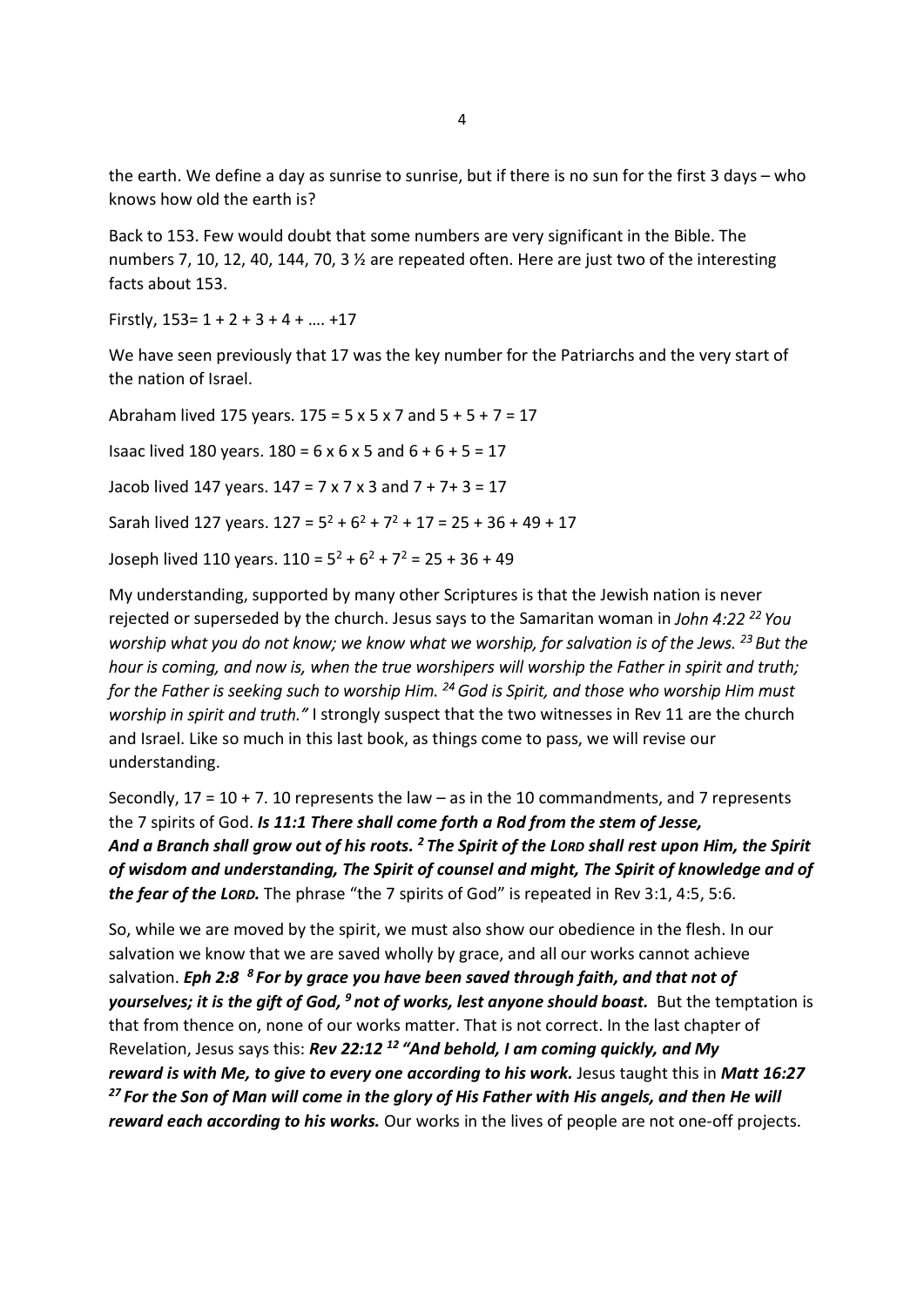As we walk in the spirit and pray and pray and pray continually for the unsaved, they take years of dedication. 1 Cor 3:14  $^{11}$  For no other foundation can anyone lay than that which is laid, which is Jesus Christ. <sup>12</sup> Now if anyone builds on this foundation with gold, silver, precious stones, wood, hay, straw,  $^{13}$  each one's work will become clear; for the Day will declare it, because it will be revealed by fire; and the fire will test each one's work, of what sort it is. <sup>14</sup> If anyone's work which he has built on it endures, he will receive a reward.  $^{15}$  If anyone's work is burned, he will suffer loss; but he himself will be saved, yet so as through fire. Do you see the difference? We can give time, money, service and people can miss the foundation. Every kind action of charity must be linked to the foundation of the gospel. If you give money for those devastated by floods, fire and cyclones, our aim is that they give the thanks to God – not you and not a charity. Our good work will be tested by fire, and unless it moves people to God, it is useless.

Weeks and months after this event, the disciples bring the gospel to the unsaved. We cannot do service, for the sake of service. We must build our house on the rock. That rock is the rock of faith. This faith is the relationship, where your spirit is united with His spirit. So, the actions come out of the heart, out of love for God. Everyday we must pray "Lord help me do something for You today."

If you read the attachments in the homework you will have seen many other bits of interest. Believe it or not I have tried NOT to bombard you with many more facts about 153 that have fascinated me for many years. But God made me the way I am – a person who is intrigued by numbers. It was one day many years ago, I was running down Scott St, and I calculated the number of weeks our daughter Leathy lived. It was exactly 153 weeks. I couldn't believe it – I laughed. It was like God smiling at me, as He still does, and telling me that He had a hand in her going so early to glory. Then in Nov 2016, He brought another little girl into the family, who reminds me so much of Leathy.

I love Your voice

You have led me through the fire And in darkest night You are close like no other I've known You as a Father I've known You as a Friend And I have lived in the goodness of God, yeah

And all my life You have been faithful, ohh And all my life You have been so, so good With every breath that I am able Oh, I will sing of the goodness of God, yeah

Final Hymn: What a friend we have in Jesus OR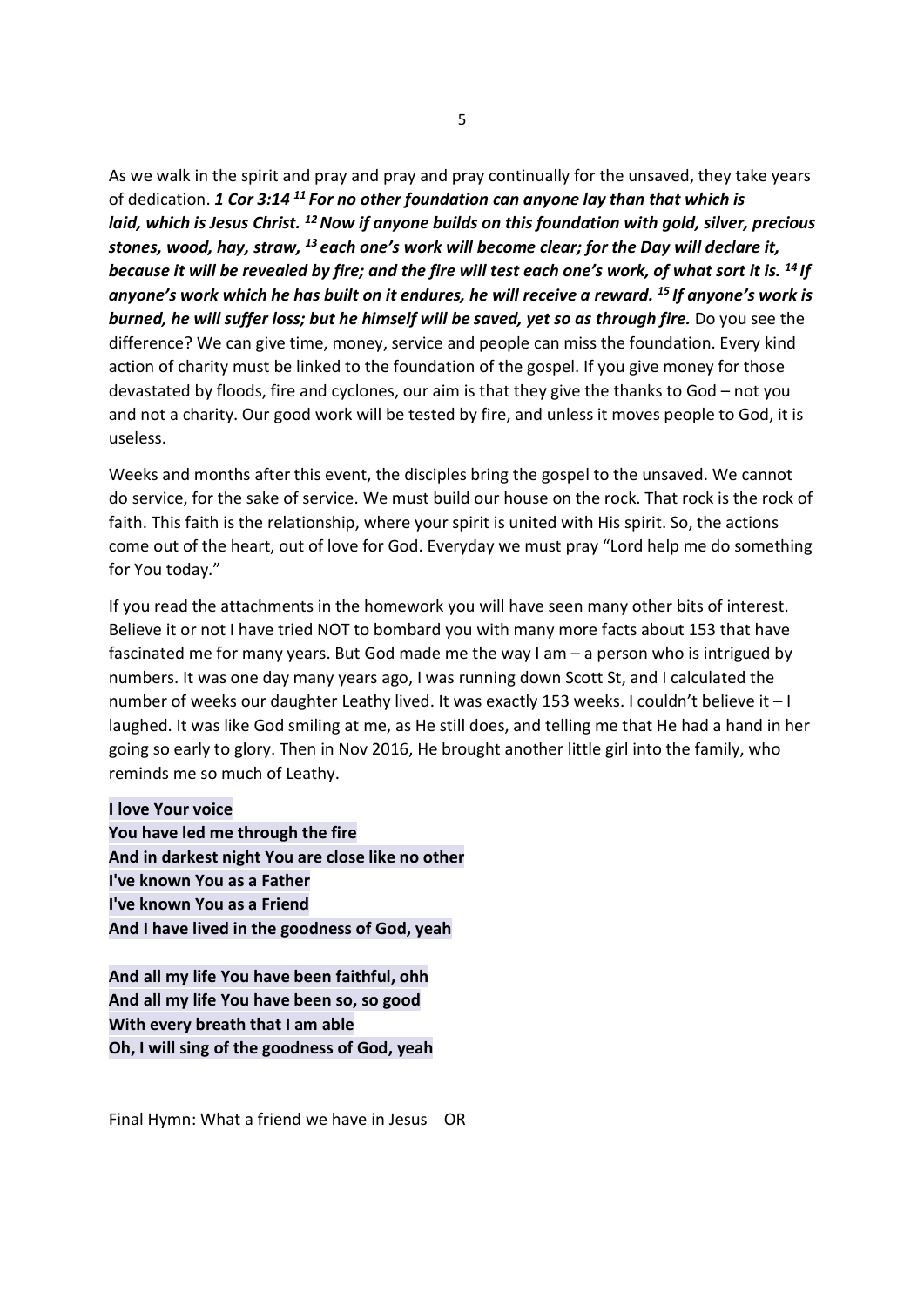## I WILL NEVER EVER LEAVE YOU. Is 40 and 41

| Why<br>do you                  | doubt me, my      |                          | servant,           |                    |          |           |  |
|--------------------------------|-------------------|--------------------------|--------------------|--------------------|----------|-----------|--|
| That your                      |                   | ways are                 |                    | hidden from my     |          | eyes,     |  |
| I                              | never             |                          |                    | faint or grow      |          | weary,    |  |
| So stand                       | strong against    |                          | all those          |                    |          | lies.     |  |
| The                            | best              | of                       | all your plans may |                    |          | crumble,  |  |
| But I give                     |                   | strength to the          |                    | weak,              |          |           |  |
| Though                         |                   | despite your prayers you |                    | stumble,           |          |           |  |
| My will                        | is the            |                          |                    | target to          |          | seek.     |  |
|                                |                   |                          |                    |                    |          |           |  |
| Though it is                   |                   | hard to share            |                    | your               |          | problems, |  |
| You feel<br>weak and           |                   |                          | often cast         |                    | away,    |           |  |
| Though                         |                   | some tasks may           |                    | seem im-           |          | possible, |  |
| I                              | am                |                          | always             |                    | here to  | stay.     |  |
| You                            | think             |                          |                    | there's no hand to |          | hold you, |  |
| And often                      | forget the help I |                          | gave,              |                    |          |           |  |
| You're never                   |                   | alone to                 |                    | struggle,          |          |           |  |
| For I<br>am always here to     |                   |                          | save.              |                    |          |           |  |
|                                |                   |                          |                    |                    |          |           |  |
| Though                         | the world         |                          | tries hard to      |                    | own you, |           |  |
| You are                        | never ever cast   |                          | away,              |                    |          |           |  |
| Though you                     | fear that I have  |                          | left you,          |                    |          |           |  |
| Don't lose                     | heart             |                          | I am here to       |                    |          | stay.     |  |
| I                              | will never ever   |                          | leave you,         |                    |          |           |  |
| I                              | will never ever   |                          | leave you,         |                    |          |           |  |
| I                              | will never ever   |                          | leave you,         |                    |          |           |  |
| I chose you                    | and love you      |                          | for ever. X2       |                    |          |           |  |
| God chose you<br>and loves you |                   |                          | for ever.          |                    |          |           |  |

6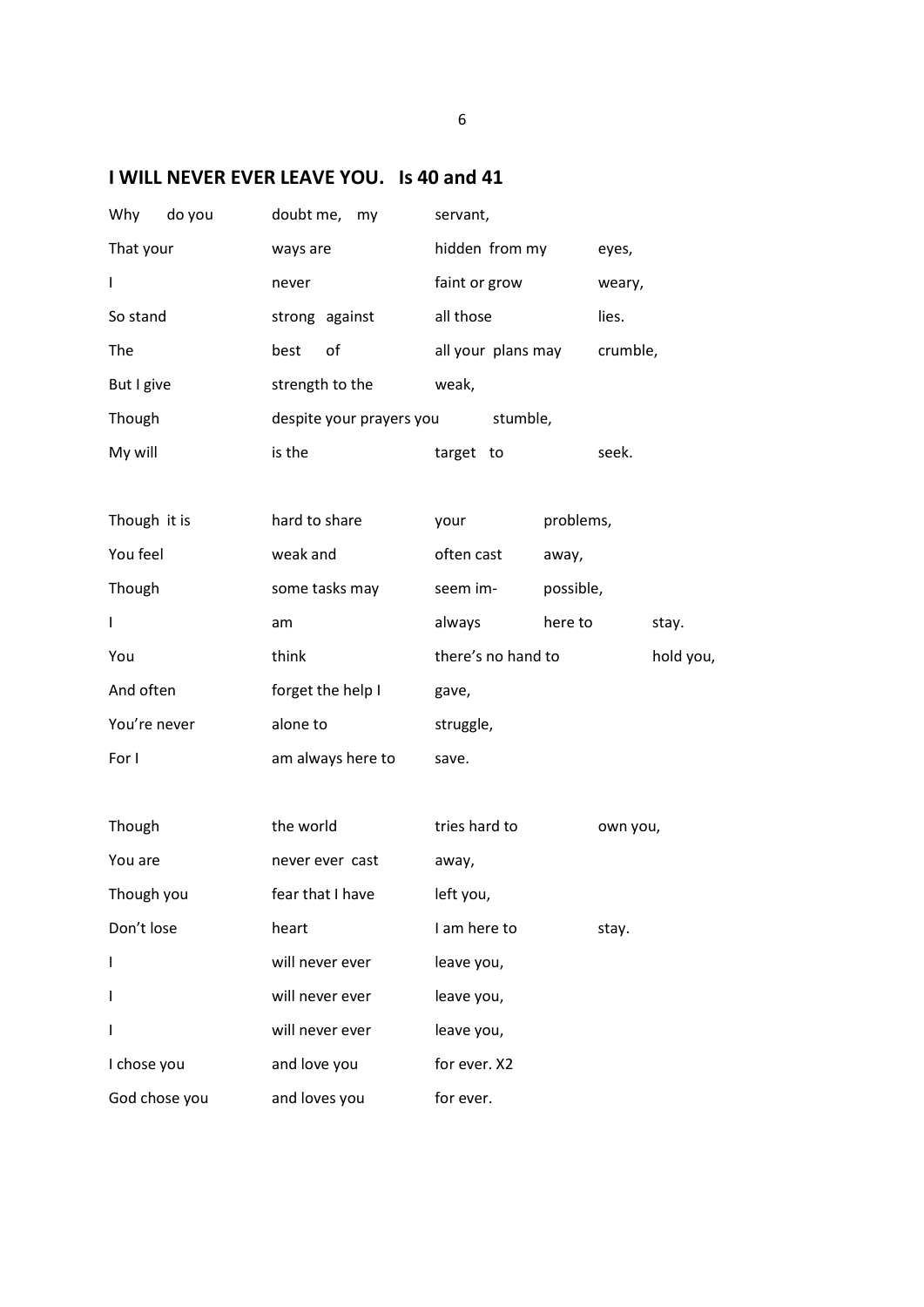# Homework

153 some clips from Google. It may just have too much Maths to excite some of you:

The many meanings of the number 153 centers around the New Testament event sometimes referred to as the miraculous draught or catch of fishes (John 21:1 - 11). It is only mentioned in the Gospel of John.

Symbolizing abundance, 153 can even represent an overflow blessing from God. The Bible states the disciples marveled at the fact that their net held together even though it contained so many large fish (John 21:11)!

Additionally, the catching of 153 fish happened only after Christ became involved in the work. This is a subtle (or perhaps not so subtle!) reminder that without Christ the disciples' (and any believer's) attempts to accomplish something great on their own will fail, but that with Jesus all things are possible (John 15:5).

Lastly, the 153 fishes is reminiscent of a previously abundant catch Peter, Andrew, James and John experienced when they were first called to follow Christ and become fishers of men (and not food). Given the disciples were trying to go back to their pre-conversion employment when the miracle occurred, it likely reminded them that they now worked for God whose will it still was for them to catch men and not fish.

More speculation regarding the number:

Jerome, the fourth century A.D. Catholic priest and theologian, theorized that the 153 fishes caught by the disciples represented all the species of fish. He then stated its meaning is that there was enough room within the church for all the "races" of man. Augustine also believed that this fish miracle represented all kinds of men being saved by the gospel "net."

### 153 personal blessings

We discover something quite interesting about this number when we look at how many people, in the Gospel accounts, Jesus personally blessed.

The book of Mark records Christ, on three occasions, personally blessed three people. These events were the healing of a man with an unclean spirit (Mark 1:23), healing a man who was deaf (Mark 7:32) and making whole another who was blind (Mark 8:22).

Matthew, however, writes that on 23 occasions Jesus blessed a total of 47 people. Some of those whom he blessed included a leper (Matthew 8:2), a non-Israelite woman and her daughter (Matthew 15:22), Mary Magdalene (Matthew 27:56) and Joseph of Arimathaea (Matthew 27:57).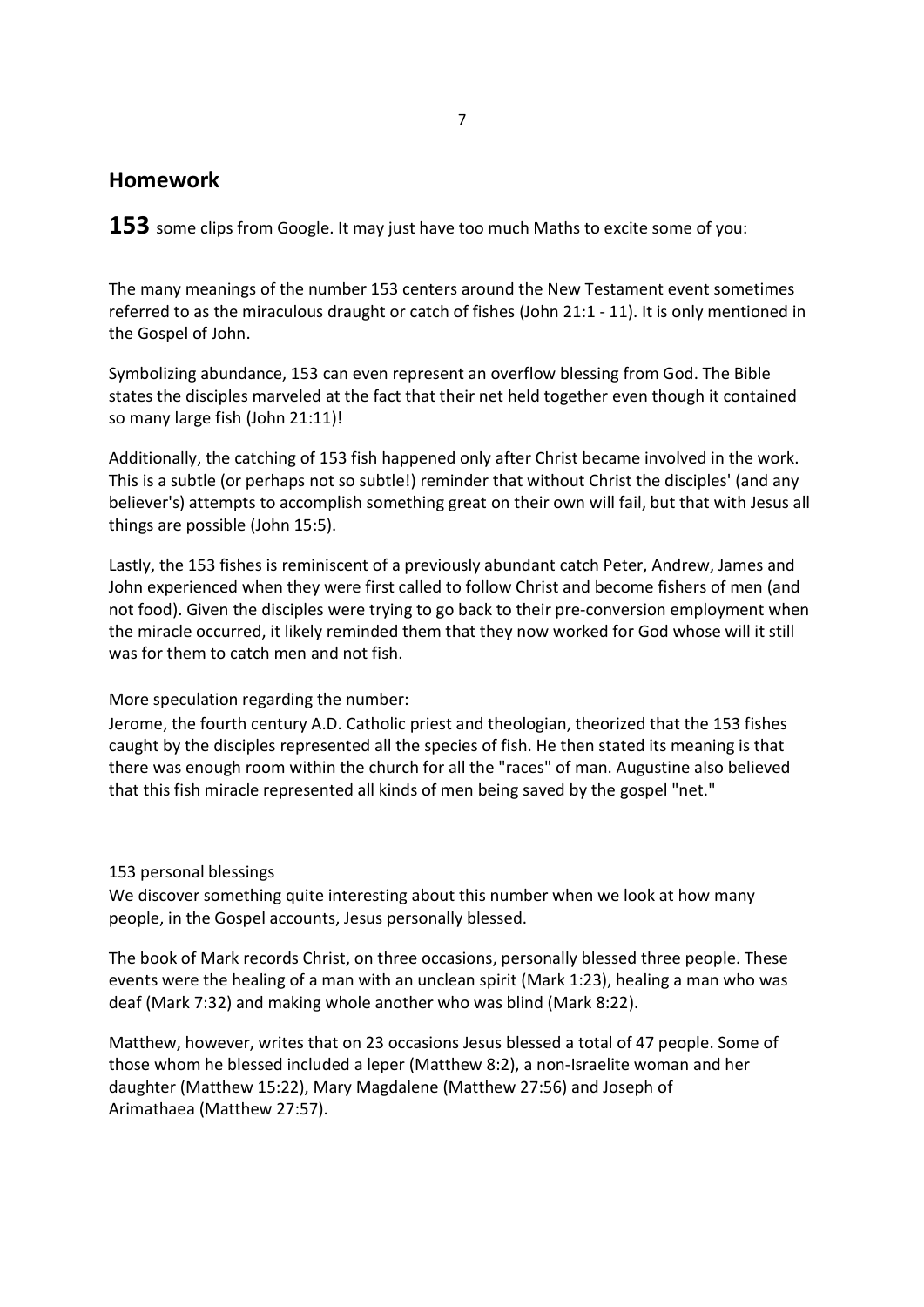Luke writes that on 14 occasions 94 people were blessed. They include the seventy disciples sent out to preach and heal (Luke 10:1), ten lepers cleansed at the same time (Luke 17:12) and Zaccheus (Luke 19:2).

Lastly, the apostle John bears record of eight incidents where nine people were helped by Jesus. Nicodemus (John 3:1), the woman accused of adultery (John 8:11) and Lazarus (John 11) are among those personally touched by the Savior of mankind. All told, the Lord directly blessed 153 people in 48 separate incidents!

In his commentary on Ezekiel 47, Jerome linked the miracle of the 153 fish with the prophet's vision of a river of life flowing out from the Temple in the Messianic Era. According to Ezekiel's prophecy, the river will flow into the Dead Sea, turning the salt water fresh:

And it will come about that fishermen will stand beside it; from Engedi to Eneglaim there will be a place for the spreading of nets. Their fish will be according to their kinds, like the fish of the Great Sea, very many. (Ezekiel 47:10)

Jerome believed that the miraculous represented the apostles bringing all nations into the kingdom. After all, the disciples were to be fishers of men: "The kingdom of heaven is like a dragnet cast into the sea, and gathering fish of every kind" (Matthew 13:47). In that day, "Their fish will be according to their kinds … very many" (Ezekiel 47:10).

#### Do the 153 fish in John 21 count for anything?

May 3, 2019 by Ian Paul

1. The catch of fish tells us of the salvation of humanity, but humanity cannot be saved without keeping the 10 commandments. But, on account of the fall, we cannot even keep the commandments without the help of grace and the 7 gifts of the Holy Spirit. Moreover, the number 7 signifies holiness, since God blessed the 7th day and made it holy (Gen 2:3). But 10 plus 7 equals 17, and if all the numbers from 1 to 17 are added together (1+2+3…+17), they equal 153. Hence, the 153 fish signify that all the elect are to be saved by the gift of grace (7) and the following of the commandments (10). (St Augustine, Commentary on John, 72.8)

2. 153 consists of 100 (the great number of gentiles to be saved), plus 50 (the smaller number of Jews to be saved), plus 3 (the Trinity who saves all) (St Cyril; this kind of reading is very similar to that of his brother Methodius in reading the number 1260 in Rev 12). Others follow St. Cyril, but modify this as follows: 100 (the multitude of married lay faithful in the Church), plus 50 (the many faithful who commit themselves later in life to continence either living as widows or living with their spouse in a brother-sister relationship), plus 3 (the precious few who commit their whole lives to celibacy as virgins) equals 153 (the whole Church taken together as a single body).

3. It was thought at that time that there were only 153 species of fish in all the world. Hence, the disciples caught 153 fish, signifying that people of every class and time would be saved through the Gospel. (St Jerome, Comm. Ez. 47.6-12).